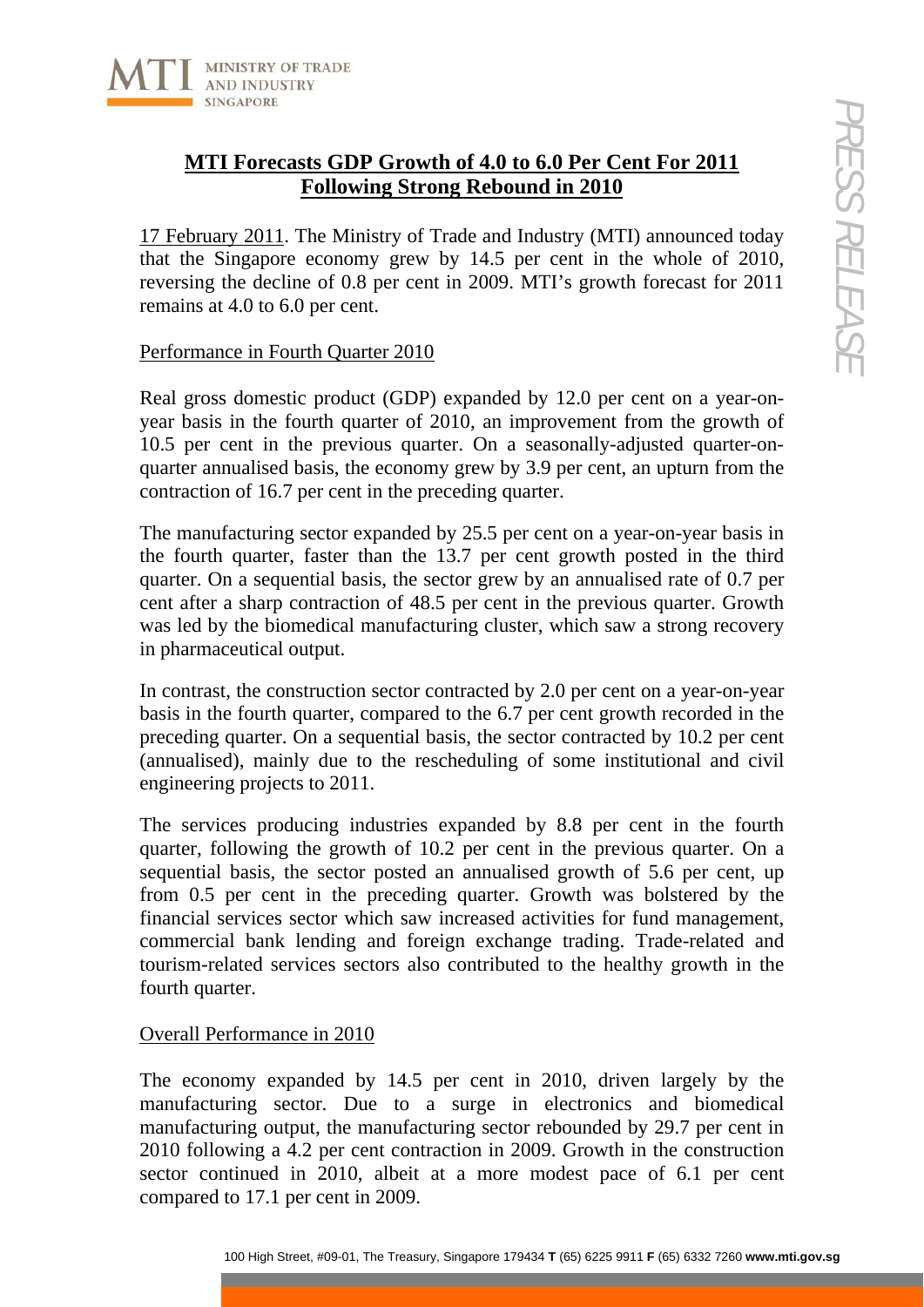

100 Hotel Treasure and Control Transmary (10.5 per cent in 2010, compared to Control in all other of Control in the Control in the United based<br>in all otherics sectors. In particular, the wholesale and retail trade<br>in al The services producing industries grew by 10.5 per cent in 2010, compared to the contraction of 0.7 per cent in 2009. This was due to a broad-based expansion in all services sectors. In particular, the wholesale and retail trade sector grew strongly by 15.1 per cent, amid improving external demand. The financial services sector also posted a robust growth of 12.2 per cent, on the back of increased activities for fund management and commercial bank lending. Tourism-related services sectors (such as the hotels and the arts, entertainment & recreation segments) were bolstered by strong visitor arrivals as well as the opening of the Integrated Resorts.

#### Economic Outlook for 2011

The growth outlook for Singapore remains positive in 2011 with the continuing recovery of the global economy. The steady pace of growth in the advanced economies is expected to lend support to Singapore's manufacturing activities. In Asia, resilient domestic demand will continue to drive intra-regional trade flows and benefit Singapore's wholesale trade sector. Strong visitor arrivals, particularly from the key markets within the region, will continue to underpin growth in Singapore's tourism-related services sectors.

In addition, domestic factors such as capacity expansion in the electronics and biomedical manufacturing clusters will bolster growth in the manufacturing sector in 2011.

Nevertheless, downside risks remain. First, sovereign debt concerns in the peripheral EU economies persist. Second, the inflationary concerns in Asia may prompt further monetary tightening. Domestically, the economy is also facing a tighter labour market.

On account of these factors, the Ministry of Trade and Industry expects the Singapore economy to grow by **4.0 to 6.0 per cent** in 2011.

### Inflation Outlook for 2011

For 2011, the inflation forecast has been revised from 2.0 to 3.0 per cent to **3.0 to 4.0 per cent**. In particular, inflation is expected to rise further to 5.0 to 6.0 per cent in the first few months of this year. Thereafter, inflation should moderate, especially in the second half of the year. The Monetary Authority of Singapore's core inflation forecast, which excludes the cost of accommodation and private road transport, remains unchanged at 2.0 to 3.0 per cent.

# MINISTRY OF TRADE AND INDUSTRY 17 February 2011